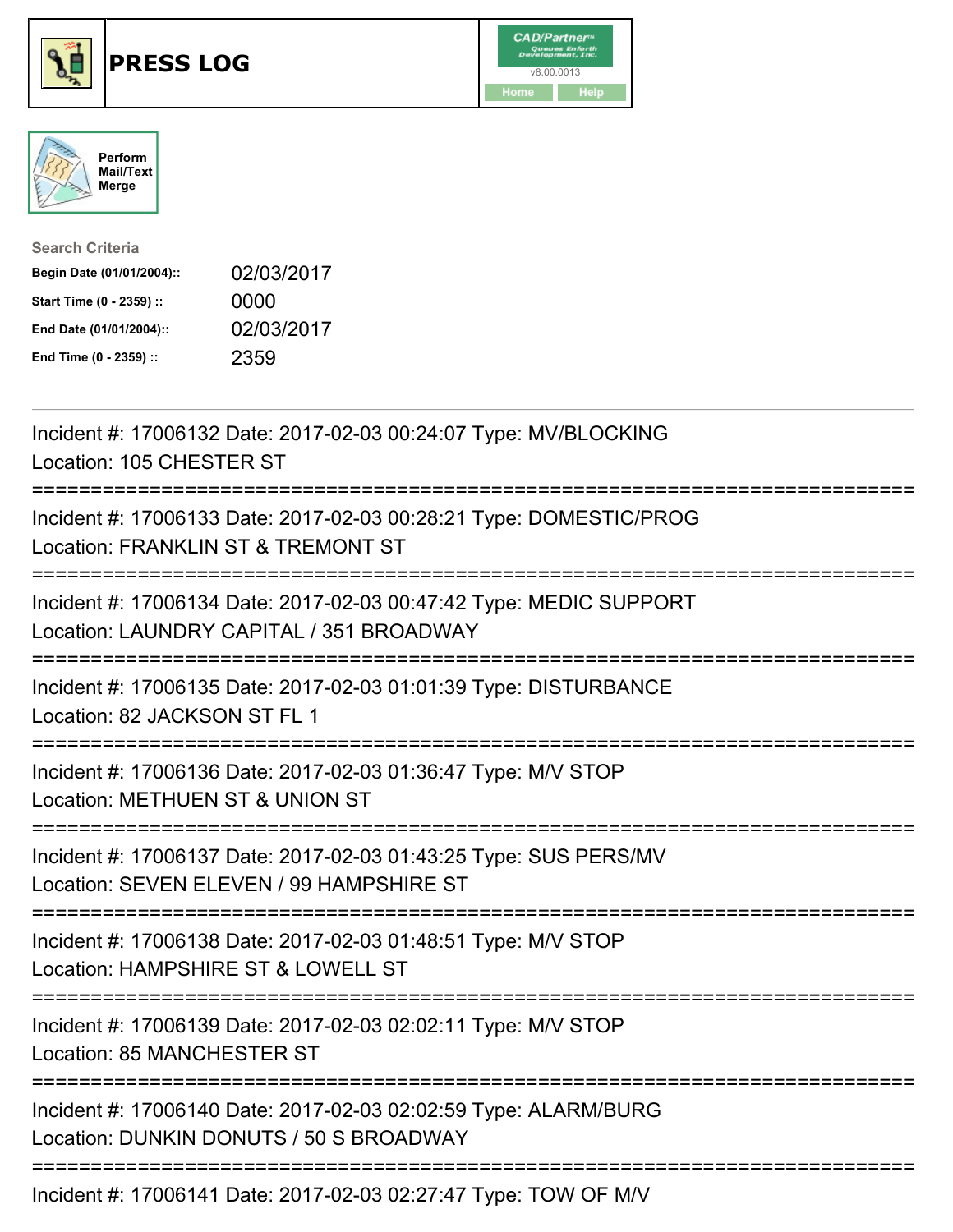| Location: TRESPASS / 6 DIAMOND ST                                                                                                |
|----------------------------------------------------------------------------------------------------------------------------------|
| Incident #: 17006142 Date: 2017-02-03 02:31:55 Type: M/V STOP<br>Location: 125 HIGH ST<br>.===================================   |
| Incident #: 17006143 Date: 2017-02-03 02:50:05 Type: M/V STOP<br>Location: 266 BROADWAY                                          |
| Incident #: 17006144 Date: 2017-02-03 02:55:04 Type: M/V STOP<br>Location: HAVERHILL ST & LAWRENCE ST<br>----------------------- |
| Incident #: 17006145 Date: 2017-02-03 03:00:47 Type: M/V STOP<br><b>Location: CENTRAL BRIDGE</b>                                 |
| Incident #: 17006146 Date: 2017-02-03 03:10:46 Type: BUILDING CHK<br>Location: MONROE MUFFLER / 99 WINTHROP AV                   |
| Incident #: 17006147 Date: 2017-02-03 03:16:17 Type: M/V STOP<br>Location: ANDOVER ST & BEACON ST                                |
| Incident #: 17006148 Date: 2017-02-03 03:21:30 Type: NOISE ORD<br>Location: 333 HOWARD ST #9 FL 2<br>=========================== |
| Incident #: 17006149 Date: 2017-02-03 03:48:30 Type: NOISE ORD<br>Location: 333 HOWARD ST #9 FL 2                                |
| Incident #: 17006150 Date: 2017-02-03 03:54:16 Type: M/V STOP<br>Location: ANDOVER ST & CLIFTON ST                               |
| Incident #: 17006151 Date: 2017-02-03 04:11:36 Type: SUS PERS/MV<br>Location: BROADWAY & LOWELL ST                               |
| Incident #: 17006152 Date: 2017-02-03 04:11:57 Type: NOISE ORD<br>Location: 112 MARSTON ST #411                                  |
| Incident #: 17006154 Date: 2017-02-03 04:23:56 Type: DISTURBANCE<br>Location: 383 HAVERHILL ST #40 FL 3                          |
| Incident #: 17006153 Date: 2017-02-03 04:24:26 Type: MV/BLOCKING<br>Location: ARLINGTON ST & WALNUT ST                           |
| Incident #: 17006155 Date: 2017-02-03 05:45:30 Type: MAL DAMAGE                                                                  |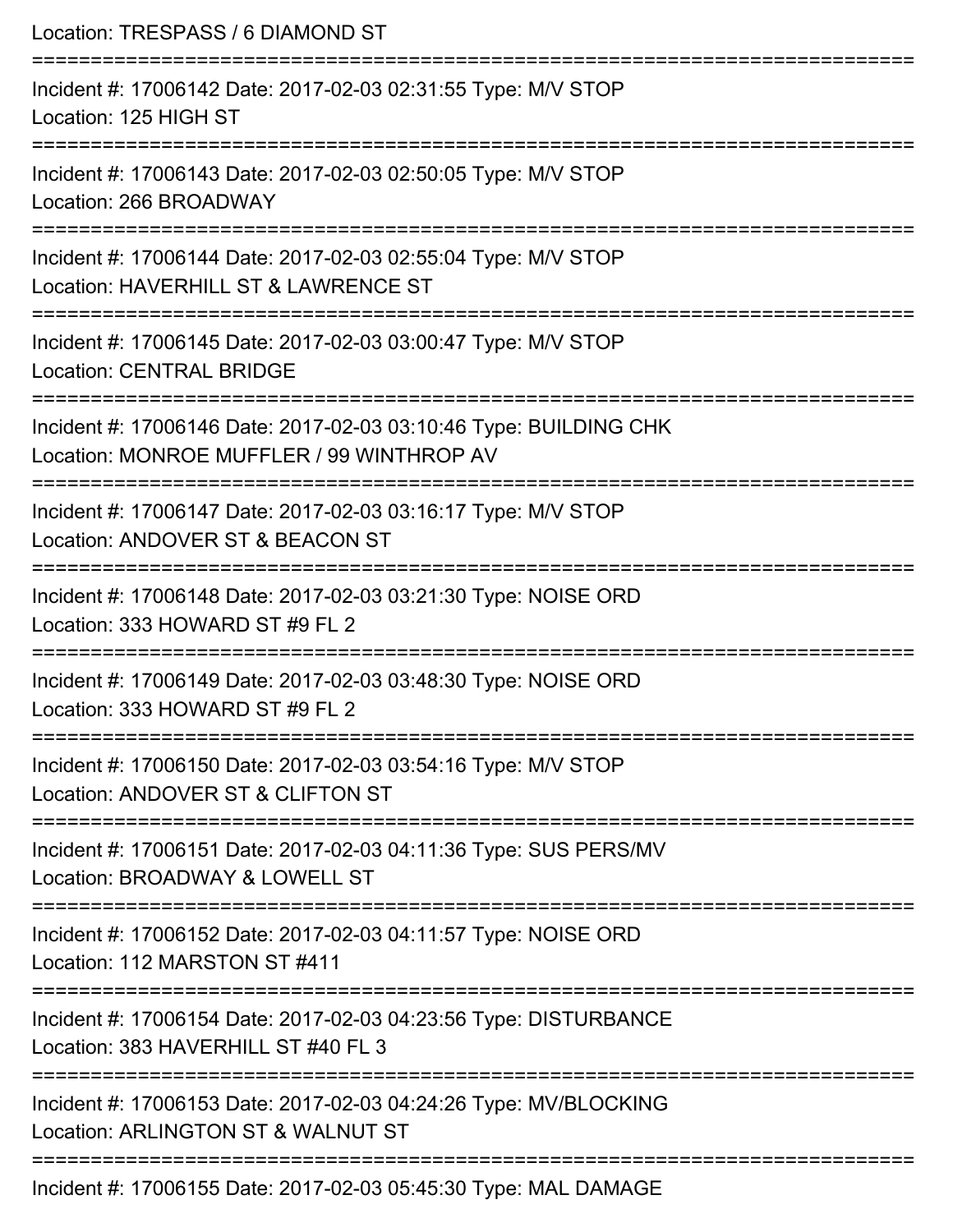=========================================================================== Incident #: 17006157 Date: 2017-02-03 06:53:54 Type: ALARM/BURG Location: POLLO TIPICO / 190 LAWRENCE ST =========================================================================== Incident #: 17006158 Date: 2017-02-03 07:01:56 Type: UNWANTEDGUEST Location: BUCKLEY GARAGE / AMESBURY & COMMON =========================================================================== Incident #: 17006159 Date: 2017-02-03 07:34:25 Type: M/V STOP Location: COMMON ST & JACKSON ST =========================================================================== Incident #: 17006160 Date: 2017-02-03 07:44:39 Type: LARCENY/PAST Location: 7 ELEVEN / BROADWAY & CROSS ST =========================================================================== Incident #: 17006161 Date: 2017-02-03 07:48:15 Type: AUTO ACC/UNK PI Location: BAILEY ST & PHILLIPS ST =========================================================================== Incident #: 17006162 Date: 2017-02-03 08:27:36 Type: LARCENY/PAST Location: 31 SAVOIE AV =========================================================================== Incident #: 17006163 Date: 2017-02-03 09:13:15 Type: B&E/MV/PAST Location: 60 ISLAND ST FL 501 =========================================================================== Incident #: 17006164 Date: 2017-02-03 09:32:54 Type: INVEST CONT Location: 34 WINTER ST =========================================================================== Incident #: 17006165 Date: 2017-02-03 09:38:18 Type: INVESTIGATION Location: COMMONWEALTH MOTOR CHEVY / 1 COMMONWEALTH DR =========================================================================== Incident #: 17006166 Date: 2017-02-03 09:44:11 Type: WARRANT SERVE Location: 90 LOWELL ST =========================================================================== Incident #: 17006167 Date: 2017-02-03 09:47:15 Type: SUS PERS/MV Location: 105 OXFORD ST =========================================================================== Incident #: 17006168 Date: 2017-02-03 09:51:36 Type: WARRANT SERVE Location: 4 N CANAL ST =========================================================================== Incident #: 17006169 Date: 2017-02-03 09:59:46 Type: HIT & RUN M/V Location: ESSEX ST & UNION ST =========================================================================== Incident #: 17006170 Date: 2017-02-03 10:01:46 Type: AUTO ACC/PI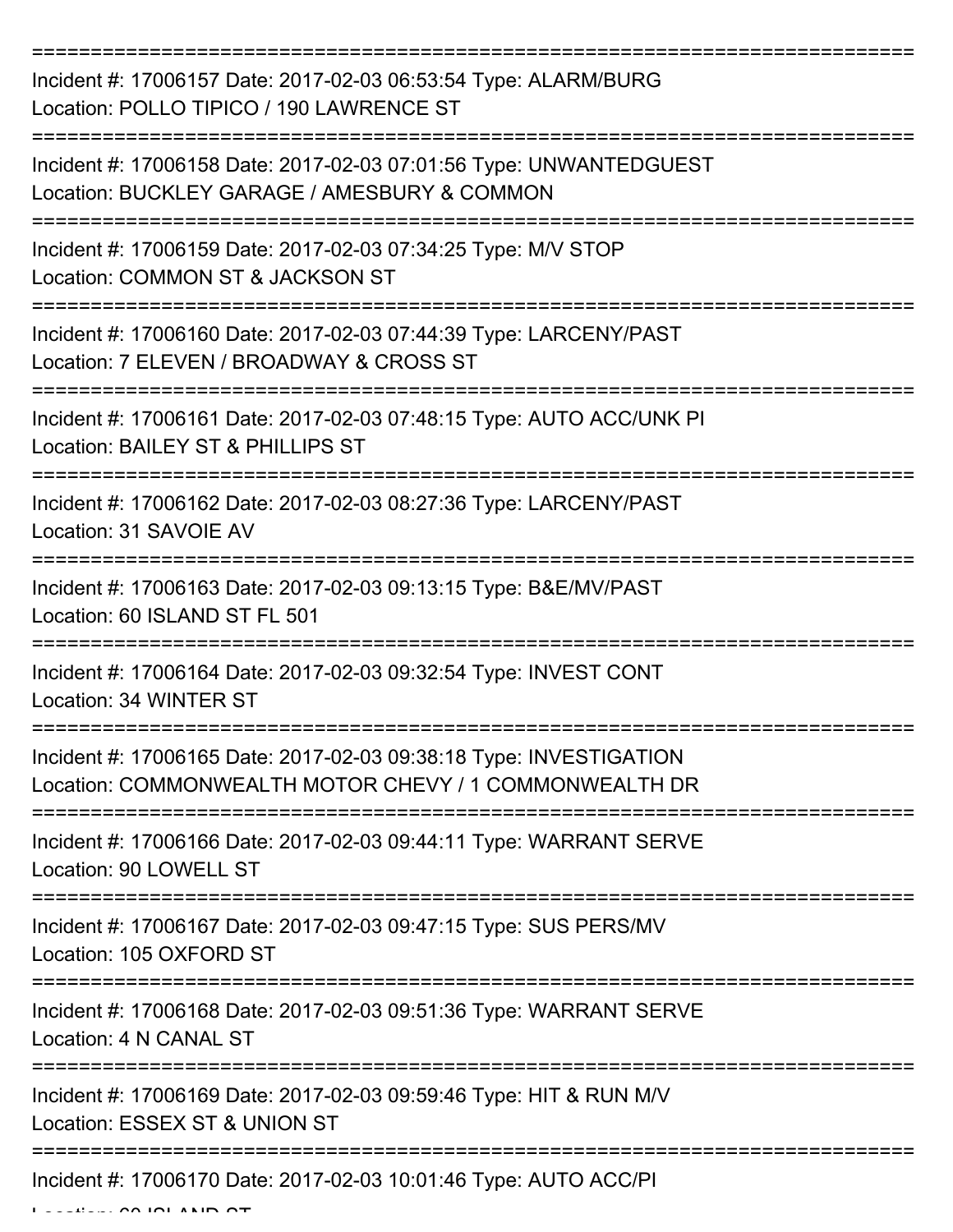| Incident #: 17006171 Date: 2017-02-03 10:03:33 Type: CK WELL BEING<br>Location: WALK IN / 32 FITZ ST #APT3        |
|-------------------------------------------------------------------------------------------------------------------|
| Incident #: 17006172 Date: 2017-02-03 10:30:28 Type: M/V STOP<br>Location: 40 WINTHROP AV                         |
| Incident #: 17006173 Date: 2017-02-03 10:39:28 Type: M/V STOP<br>Location: 124 SALEM ST                           |
| Incident #: 17006174 Date: 2017-02-03 10:45:51 Type: GENERAL SERV<br>Location: 85 BAY STATE RD                    |
| Incident #: 17006175 Date: 2017-02-03 10:51:45 Type: UNWANTEDGUEST<br>Location: 212 BOXFORD ST                    |
| Incident #: 17006176 Date: 2017-02-03 10:53:30 Type: INVEST CONT<br>Location: 132 S UNION ST                      |
| Incident #: 17006178 Date: 2017-02-03 10:56:02 Type: FRAUD<br>Location: 37 ORCHARD ST #1                          |
| Incident #: 17006177 Date: 2017-02-03 10:57:41 Type: MEDIC SUPPORT<br>Location: BROADWAY & LOWELL ST              |
| Incident #: 17006179 Date: 2017-02-03 11:17:08 Type: KEEP PEACE<br>Location: 53A EUTAW ST                         |
| Incident #: 17006180 Date: 2017-02-03 11:17:11 Type: AUTO ACC/NO PI<br>Location: FISHER AUTO PARTS / 468 CANAL ST |
| Incident #: 17006181 Date: 2017-02-03 11:21:49 Type: INVESTIGATION<br>Location: 370 BROADWAY                      |
| Incident #: 17006182 Date: 2017-02-03 11:24:40 Type: M/V STOP<br>Location: MARGIN ST & MELVIN ST                  |
| Incident #: 17006185 Date: 2017-02-03 11:29:06 Type: LOST PROPERTY<br>Location: 248 BROADWAY                      |
| Incident #: 17006183 Date: 2017-02-03 11:30:37 Type: DISTURBANCE                                                  |

Location: 70 N DADICH DD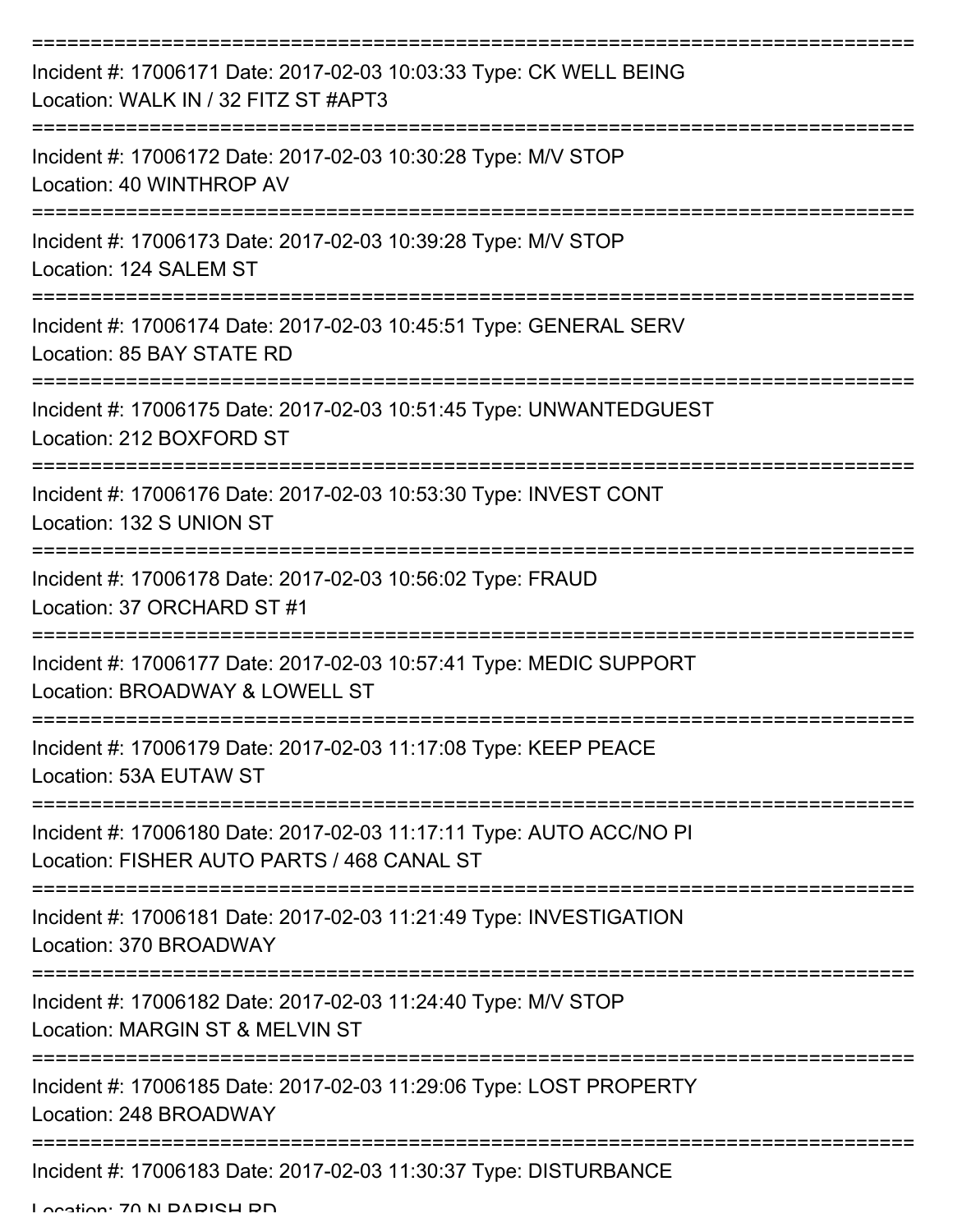| Incident #: 17006184 Date: 2017-02-03 11:31:52 Type: M/V STOP<br>Location: 27 HANCOCK ST                                  |
|---------------------------------------------------------------------------------------------------------------------------|
| Incident #: 17006186 Date: 2017-02-03 11:41:18 Type: M/V STOP<br>Location: COMMON ST & FRANKLIN ST                        |
| Incident #: 17006187 Date: 2017-02-03 11:52:26 Type: MEDIC SUPPORT<br>Location: FROST SCHOOL / 33 HAMLET ST               |
| Incident #: 17006188 Date: 2017-02-03 12:01:15 Type: M/V STOP<br>Location: FRANKLIN ST & HAVERHILL ST                     |
| Incident #: 17006189 Date: 2017-02-03 12:12:21 Type: DRUG VIO<br>Location: 31 ROLLINS ST                                  |
| Incident #: 17006190 Date: 2017-02-03 12:16:28 Type: SEIZED PROP<br>Location: FROST SCHOOL / 33 HAMLET ST                 |
| Incident #: 17006191 Date: 2017-02-03 12:24:15 Type: SUS PERS/MV<br>Location: LAWRENCE ST & MYRTLE ST                     |
| Incident #: 17006192 Date: 2017-02-03 12:24:35 Type: M/V STOP<br>Location: 112 MARSTON ST                                 |
| Incident #: 17006193 Date: 2017-02-03 12:27:54 Type: INVEST CONT<br>Location: 200 COMMON ST                               |
| -----------------<br>Incident #: 17006194 Date: 2017-02-03 12:36:58 Type: MAN DOWN<br>Location: BENNINGTON ST & ERVING AV |
| Incident #: 17006195 Date: 2017-02-03 12:47:36 Type: CK WELL BEING<br>Location: 23 HAWLEY ST #206                         |
| Incident #: 17006196 Date: 2017-02-03 12:50:18 Type: INVEST CONT<br>Location: 6 FULTON ST                                 |
| Incident #: 17006197 Date: 2017-02-03 12:56:34 Type: ALARM/BURG<br>Location: 167 ANDOVER ST                               |
| Incident #: 17006198 Date: 2017-02-03 12:56:49 Type: DISTURBANCE<br>Location: 48 OLIVE AV FL 1                            |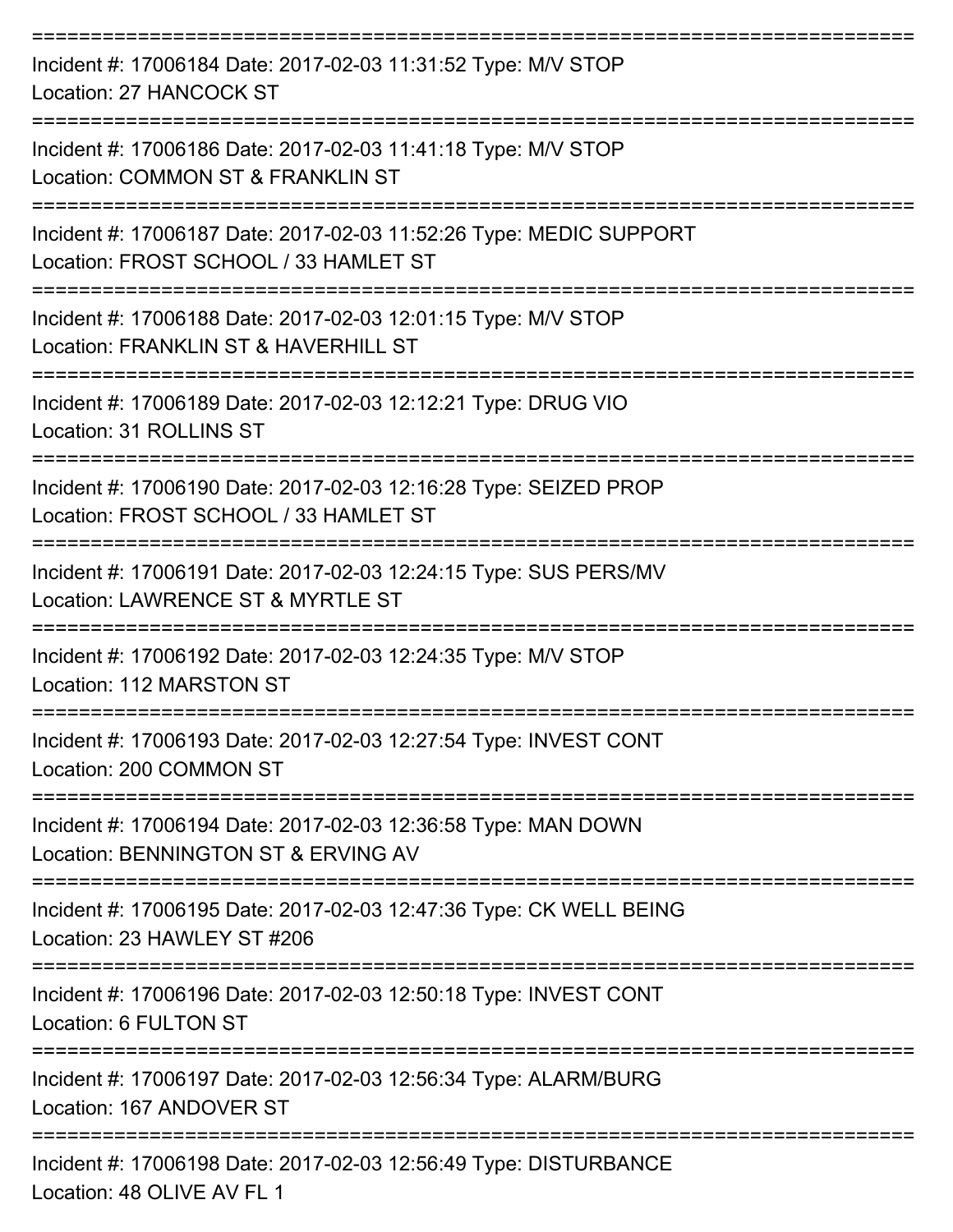| Incident #: 17006199 Date: 2017-02-03 13:24:26 Type: MISSING PERS<br>Location: 26 BOEHM ST #2                                              |
|--------------------------------------------------------------------------------------------------------------------------------------------|
| =================================<br>Incident #: 17006200 Date: 2017-02-03 13:33:58 Type: HIT & RUN PED<br>Location: S BROADWAY & SALEM ST |
| Incident #: 17006201 Date: 2017-02-03 13:35:27 Type: M/V STOP<br>Location: BROADWAY & CROSS ST<br>:================                        |
| Incident #: 17006202 Date: 2017-02-03 13:43:21 Type: HARASSMENT<br>Location: 3 SPRING ST<br>----------------------------------             |
| Incident #: 17006203 Date: 2017-02-03 13:54:16 Type: SUS PERS/MV<br>Location: 176 PARK ST                                                  |
| Incident #: 17006204 Date: 2017-02-03 13:55:05 Type: NOTIFICATION<br>Location: 119 HAVERHILL ST                                            |
| :==================================<br>Incident #: 17006205 Date: 2017-02-03 13:59:33 Type: MV/BLOCKING<br>Location: 55 EUTAW ST           |
| Incident #: 17006206 Date: 2017-02-03 14:33:18 Type: AUTO ACC/NO PI<br>Location: MERRIMACK ST & S UNION ST                                 |
| Incident #: 17006207 Date: 2017-02-03 14:36:04 Type: INVEST CONT<br>Location: 311 BROADWAY                                                 |
| Incident #: 17006208 Date: 2017-02-03 14:39:39 Type: M/V STOP<br>Location: 269 BROADWAY                                                    |
| Incident #: 17006209 Date: 2017-02-03 14:45:18 Type: INVEST CONT<br>Location: 203 CRAWFORD ST                                              |
| Incident #: 17006210 Date: 2017-02-03 14:56:55 Type: M/V STOP<br>Location: 400 HAVERHILL ST                                                |
| Incident #: 17006211 Date: 2017-02-03 15:05:08 Type: DISTURBANCE<br>Location: METRO PCS / WINTHROP AV                                      |
| Incident #: 17006212 Date: 2017-02-03 15:06:31 Type: INVESTIGATION<br>Location: 67 WEST ST                                                 |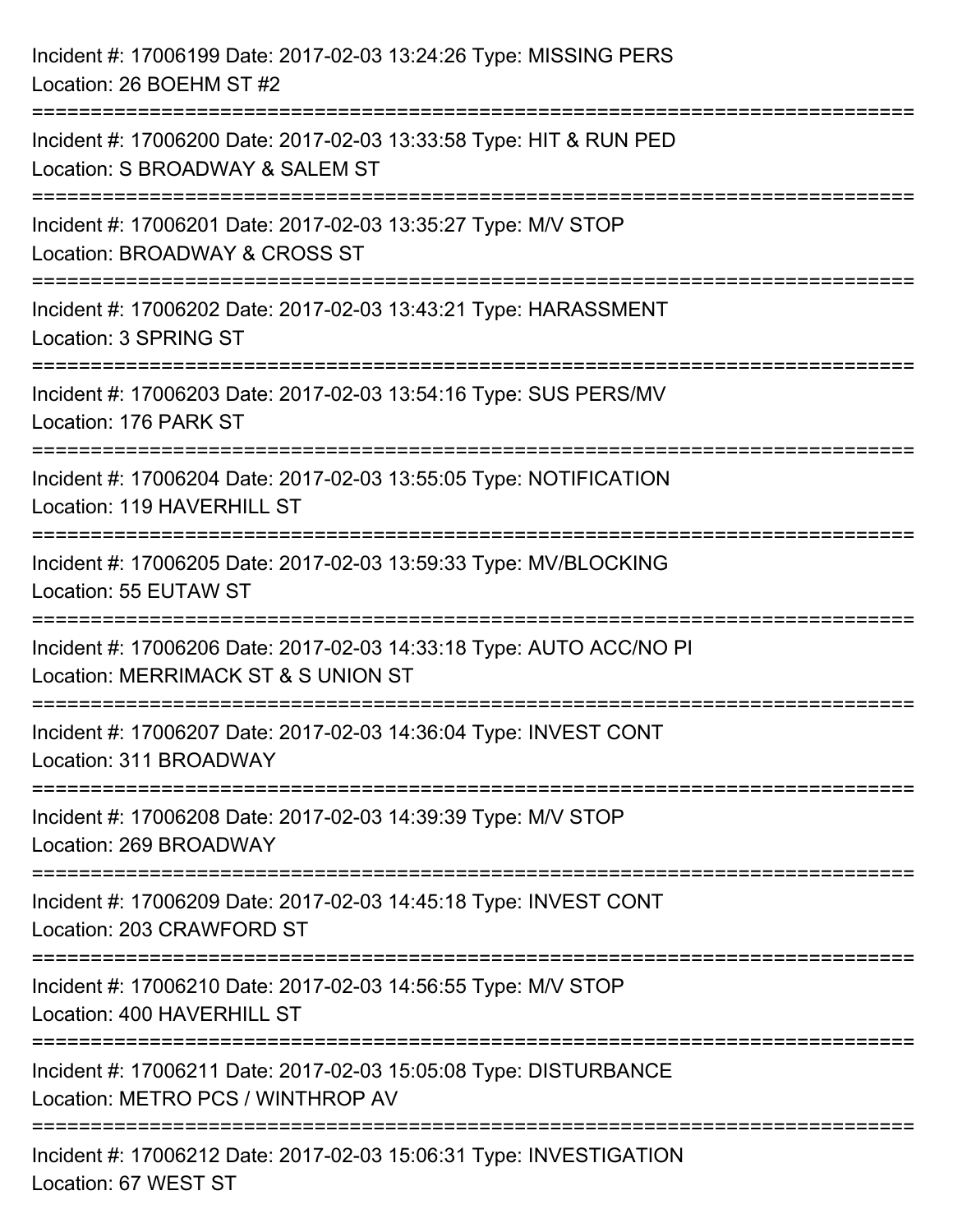| Incident #: 17006213 Date: 2017-02-03 15:09:32 Type: DRUG VIO<br>Location: 18 TOWER HILL ST              |
|----------------------------------------------------------------------------------------------------------|
| Incident #: 17006214 Date: 2017-02-03 15:11:50 Type: AUTO ACC/NO PI<br>Location: 74 MANCHESTER ST        |
| Incident #: 17006215 Date: 2017-02-03 15:24:52 Type: INVEST CONT<br>Location: 202 TENNEY ST              |
| Incident #: 17006216 Date: 2017-02-03 15:32:28 Type: LOUD NOISE<br>Location: 80 BODWELL ST               |
| Incident #: 17006218 Date: 2017-02-03 15:36:10 Type: ROBBERY PAST<br>Location: HAMPSHIRE ST & PARK ST    |
| Incident #: 17006217 Date: 2017-02-03 15:43:58 Type: AUTO ACC/NO PI<br>Location: NEWTON ST & ROWE ST     |
| Incident #: 17006219 Date: 2017-02-03 16:02:06 Type: ASSSIT OTHER PD<br>Location: 90 LOWELL ST           |
| Incident #: 17006220 Date: 2017-02-03 16:03:26 Type: MAL DAMAGE<br>Location: 555 BROADWAY                |
| Incident #: 17006221 Date: 2017-02-03 16:03:57 Type: AUTO ACC/PI<br>Location: 46 WINTHROP AV             |
| Incident #: 17006222 Date: 2017-02-03 16:23:42 Type: DOMESTIC/PAST<br>Location: 11 W KENNETH ST          |
| Incident #: 17006223 Date: 2017-02-03 16:32:35 Type: LOCKOUT<br>Location: US POST OFFICE / 431 COMMON ST |
| Incident #: 17006224 Date: 2017-02-03 16:32:53 Type: HIT & RUN M/V<br>Location: 73 PROSPECT ST           |
| Incident #: 17006225 Date: 2017-02-03 16:37:59 Type: AUTO ACC/PI<br>Location: 24 WILLIAM ST              |
| Incident #: 17006226 Date: 2017-02-03 16:40:42 Type: AUTO ACC/NO PI<br>Location: 406 BROADWAY            |

===========================================================================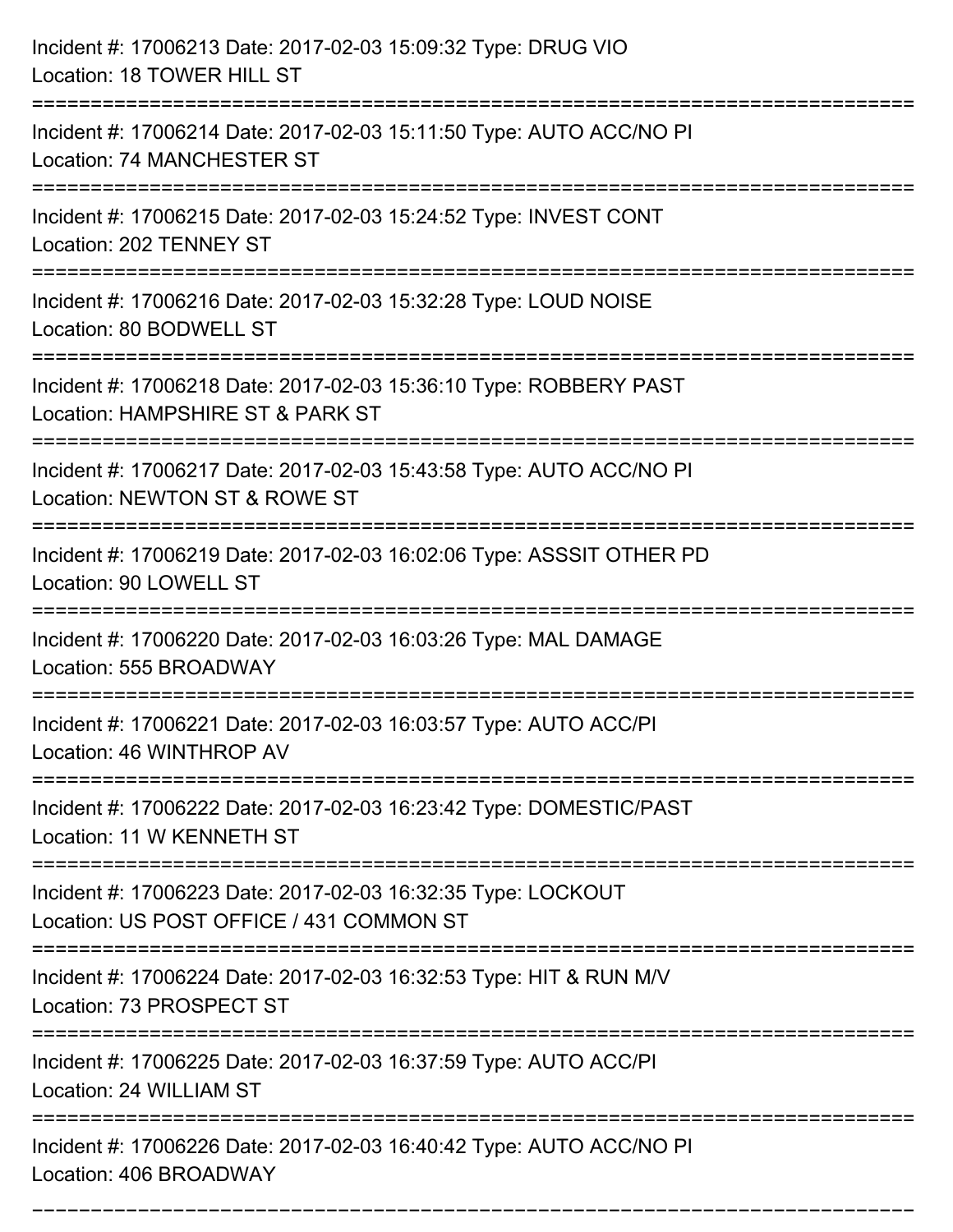| Incident #: 17006228 Date: 2017-02-03 17:08:09 Type: DOMESTIC/PROG<br>Location: PEMBERTON PARK / PEMBERTON PARK<br>Incident #: 17006229 Date: 2017-02-03 17:11:49 Type: MV/BLOCKING<br>Location: 207 ABBOTT ST |
|----------------------------------------------------------------------------------------------------------------------------------------------------------------------------------------------------------------|
|                                                                                                                                                                                                                |
|                                                                                                                                                                                                                |
| Incident #: 17006230 Date: 2017-02-03 17:15:49 Type: ALARM/HOLD<br>Location: 25 MARSTON ST                                                                                                                     |
| Incident #: 17006231 Date: 2017-02-03 17:18:50 Type: 911 HANG UP<br>Location: 1 CAMDEN ST FL 2                                                                                                                 |
| Incident #: 17006232 Date: 2017-02-03 17:40:41 Type: ALARMS<br>Location: CITY HALL ANNEX / 255 ESSEX ST                                                                                                        |
| Incident #: 17006233 Date: 2017-02-03 17:45:21 Type: DISTURBANCE<br>Location: MCDONALDS / 50 BROADWAY                                                                                                          |
| Incident #: 17006237 Date: 2017-02-03 18:01:29 Type: TENANT PROB<br>Location: 140 SARATOGA ST                                                                                                                  |
| Incident #: 17006236 Date: 2017-02-03 18:04:09 Type: HIT & RUN M/V<br>Location: ELM ST & JACKSON ST                                                                                                            |
| Incident #: 17006234 Date: 2017-02-03 18:04:31 Type: MEDIC SUPPORT<br>Location: 160 PARKER ST #1                                                                                                               |
| ==============================<br>Incident #: 17006235 Date: 2017-02-03 18:06:27 Type: M/V STOP<br>Location: FRANKLIN ST & LOWELL ST                                                                           |
| Incident #: 17006238 Date: 2017-02-03 18:10:41 Type: M/V STOP<br>Location: HAMPSHIRE ST & LOWELL ST<br>;==============================                                                                         |
| Incident #: 17006239 Date: 2017-02-03 18:11:40 Type: M/V STOP<br>Location: HAMPSHIRE ST & LOWELL ST                                                                                                            |
| Incident #: 17006240 Date: 2017-02-03 18:18:45 Type: HIT & RUN M/V<br>Location: 380 MERRIMACK ST                                                                                                               |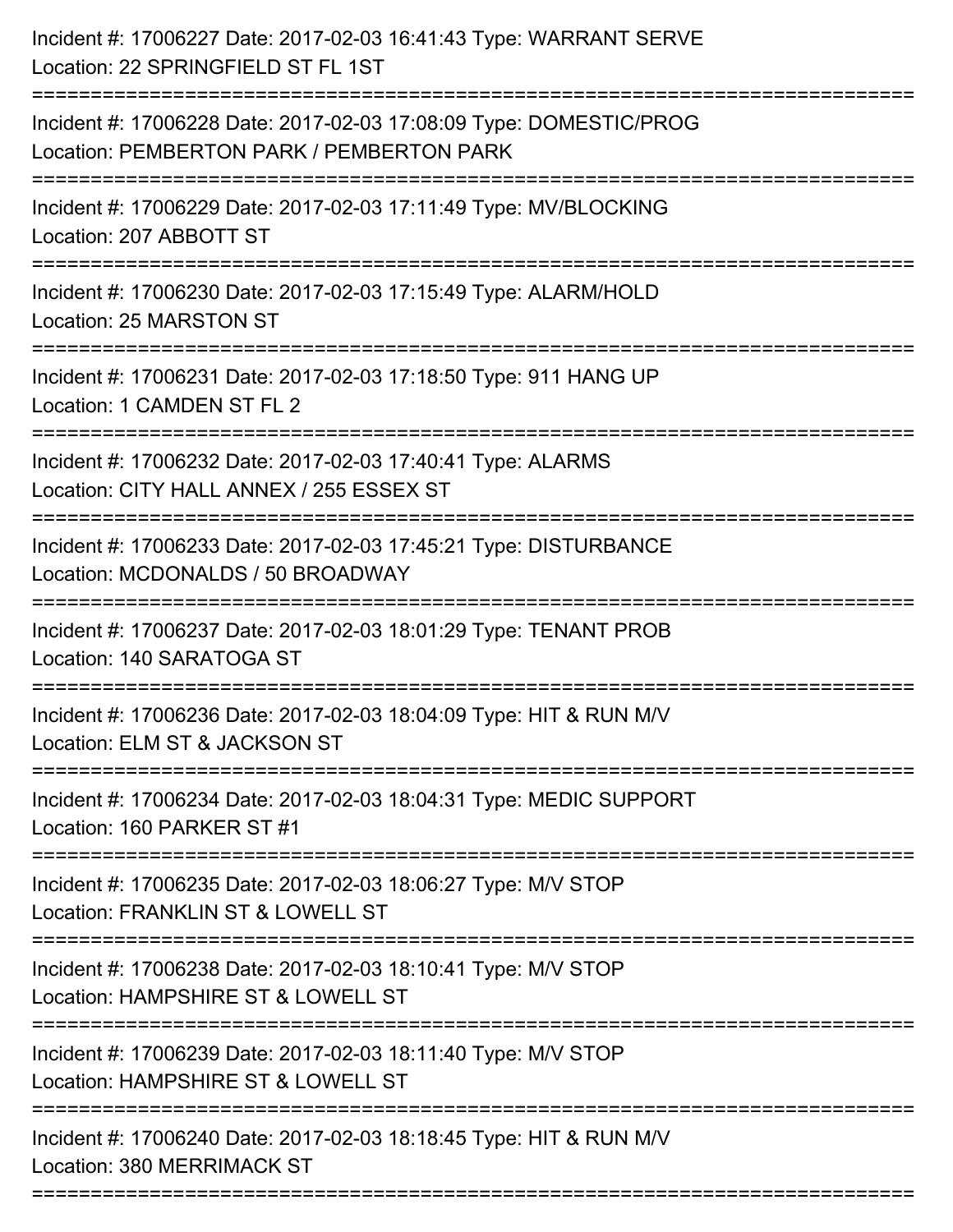Location: 90 LOWELL ST =========================================================================== Incident #: 17006242 Date: 2017-02-03 18:31:51 Type: SHOTS FIRED Location: ESSEX ST =========================================================================== Incident #: 17006243 Date: 2017-02-03 18:35:25 Type: UNKNOWN PROB Location: 576 HAVERHILL ST =========================================================================== Incident #: 17006244 Date: 2017-02-03 18:41:18 Type: SUS PERS/MV Location: DENTAL DREAMS / 700 ESSEX ST =========================================================================== Incident #: 17006245 Date: 2017-02-03 18:44:29 Type: DRUG VIO Location: 13 KENDALL ST =========================================================================== Incident #: 17006246 Date: 2017-02-03 18:45:21 Type: MISSING PERS Location: 146 S UNION ST #3 FL =========================================================================== Incident #: 17006247 Date: 2017-02-03 19:08:31 Type: TOW OF M/V Location: TRESPASS BURGER KING / 187 BROADWAY =========================================================================== Incident #: 17006248 Date: 2017-02-03 19:15:28 Type: AUTO ACC/NO PI Location: 6 ROYAL ST =========================================================================== Incident #: 17006249 Date: 2017-02-03 19:42:27 Type: M/V STOP Location: HAMPSHIRE ST & LOWELL ST =========================================================================== Incident #: 17006250 Date: 2017-02-03 19:45:46 Type: MEDIC SUPPORT Location: CVS PHARMACY / 266 BROADWAY =========================================================================== Incident #: 17006251 Date: 2017-02-03 20:02:58 Type: DOMESTIC/PROG Location: 16 BEACON ST =========================================================================== Incident #: 17006252 Date: 2017-02-03 20:15:29 Type: M/V STOP Location: HAMPSHIRF ST & LOWELL ST =========================================================================== Incident #: 17006253 Date: 2017-02-03 20:23:01 Type: SHOPLIFTING Location: SEVEN ELEVEN / 370 BROADWAY =========================================================================== Incident #: 17006254 Date: 2017-02-03 20:26:31 Type: M/V STOP Location: CENTRAL BRIDGE / 0 MERRIMACK ST ===========================================================================

Incident #: 17006255 Date: 2017 02 03 2017 02 03 20:30:40 Type: 40<br>.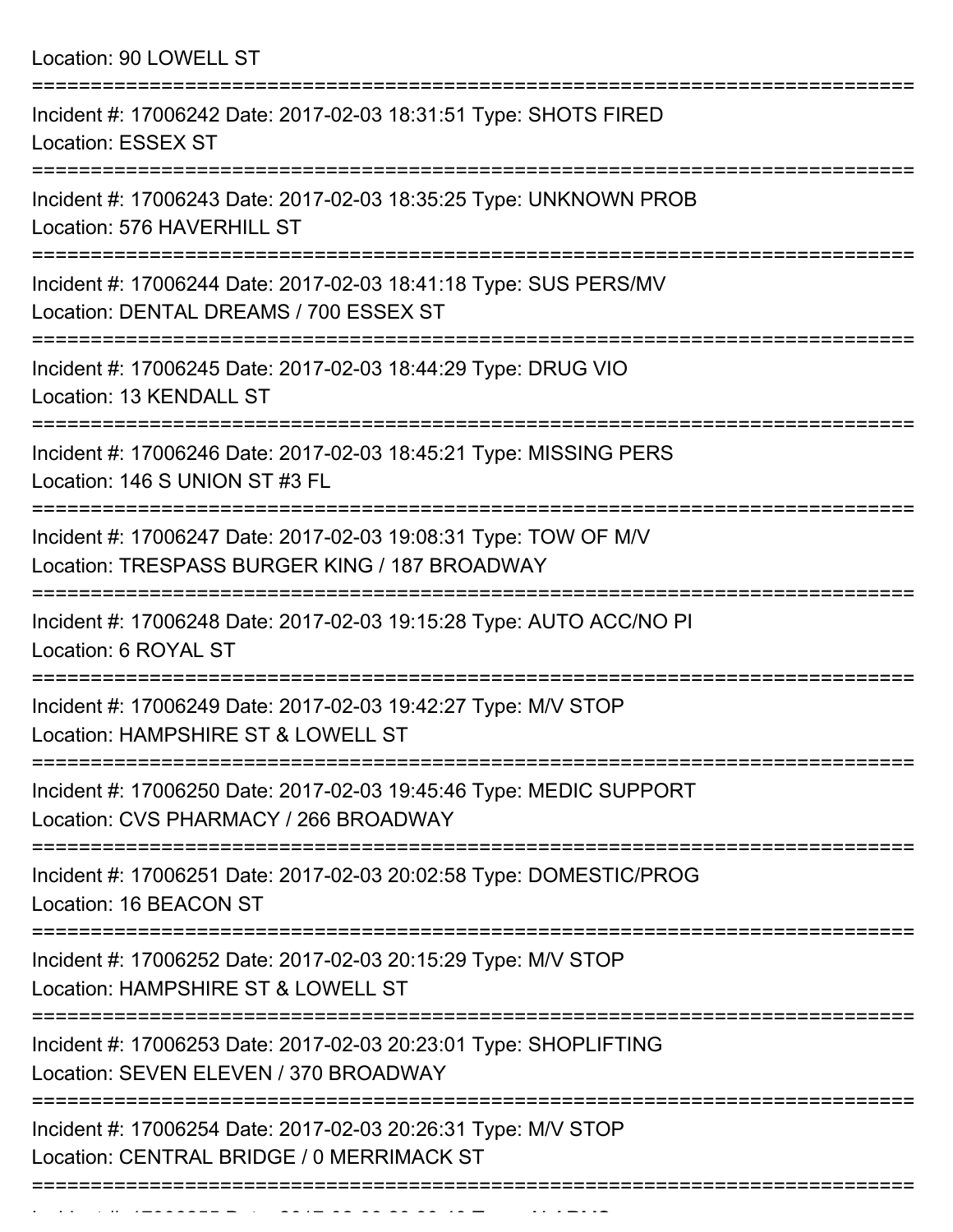Location: 167 ANDOVER ST

| Incident #: 17006257 Date: 2017-02-03 20:32:29 Type: TRESPASSING<br>Location: 427 LOWELL ST                  |
|--------------------------------------------------------------------------------------------------------------|
| Incident #: 17006256 Date: 2017-02-03 20:32:58 Type: M/V STOP<br>Location: HAMPSHIRE ST & LOWELL ST          |
| Incident #: 17006258 Date: 2017-02-03 20:43:32 Type: MEDIC SUPPORT<br>Location: 59 TREMONT ST #314           |
| Incident #: 17006259 Date: 2017-02-03 20:52:38 Type: M/V STOP<br>Location: EXETER ST & PHILLIPS ST           |
| Incident #: 17006260 Date: 2017-02-03 21:04:34 Type: DOMESTIC/PROG<br>Location: 237 PROSPECT ST #2           |
| Incident #: 17006261 Date: 2017-02-03 21:06:42 Type: AUTO ACC/NO PI<br>Location: 126 FRANKLIN ST             |
| Incident #: 17006262 Date: 2017-02-03 21:39:09 Type: M/V STOP<br>Location: BROADWAY & VALLEY ST              |
| Incident #: 17006264 Date: 2017-02-03 21:40:02 Type: WARRANT SERVE<br>Location: 22 SPRINGFIELD ST #1ST       |
| Incident #: 17006263 Date: 2017-02-03 21:41:21 Type: TOW/REPOSSED<br>Location: 11 MT VERNON ST               |
| Incident #: 17006265 Date: 2017-02-03 21:49:00 Type: M/V STOP<br>Location: LAWRENCE ST & SARATOGA ST         |
| Incident #: 17006266 Date: 2017-02-03 22:01:21 Type: UNWANTEDGUEST<br>Location: 114 LIQUORS / 80 WINTHROP AV |
| Incident #: 17006267 Date: 2017-02-03 22:03:21 Type: UNWANTEDGUEST<br>Location: 278 BROADWAY #2              |
| Incident #: 17006268 Date: 2017-02-03 22:11:39 Type: M/V STOP<br>Location: 90 LOWELL ST                      |
|                                                                                                              |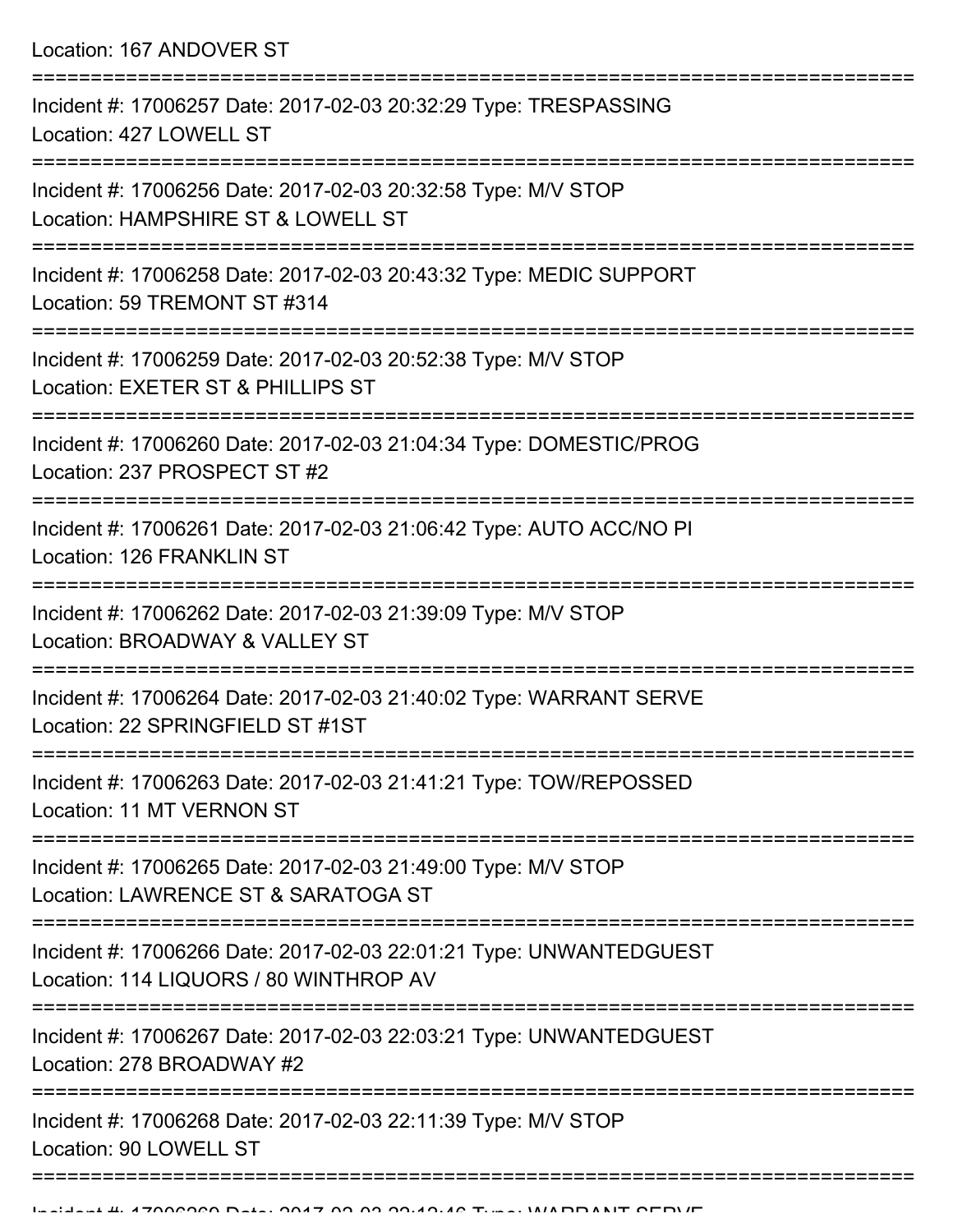Location: 77 S UNION ST #113 =========================================================================== Incident #: 17006270 Date: 2017-02-03 22:17:00 Type: LOUD NOISE Location: 16 WILLOUGHBY ST FL 1 =========================================================================== Incident #: 17006271 Date: 2017-02-03 22:23:22 Type: M/V STOP Location: METHUEN ST & MILL ST =========================================================================== Incident #: 17006272 Date: 2017-02-03 22:36:31 Type: LOUD NOISE Location: 660 HAVERHILL ST FL 3 =========================================================================== Incident #: 17006273 Date: 2017-02-03 22:39:10 Type: INVESTIGATION Location: 90 LOWELL ST =========================================================================== Incident #: 17006274 Date: 2017-02-03 23:05:24 Type: LOUD NOISE Location: 16 BLAKELIN ST #1 =========================================================================== Incident #: 17006275 Date: 2017-02-03 23:09:25 Type: M/V STOP Location: AMESBURY ST & CANAL ST =========================================================================== Incident #: 17006276 Date: 2017-02-03 23:11:39 Type: M/V STOP Location: CENTRAL BRIDGE / 0 MERRIMACK ST =========================================================================== Incident #: 17006278 Date: 2017-02-03 23:18:33 Type: VIO CITY ORD Location: TOW / AMESBURY ST & METHUEN ST =========================================================================== Incident #: 17006277 Date: 2017-02-03 23:18:50 Type: INVEST CONT Location: 71 EASTON ST =========================================================================== Incident #: 17006279 Date: 2017-02-03 23:19:21 Type: LOUD NOISE Location: 114A MARSTON ST =========================================================================== Incident #: 17006280 Date: 2017-02-03 23:21:05 Type: SUS PERS/MV Location: 112 MARSTON ST =========================================================================== Incident #: 17006281 Date: 2017-02-03 23:26:19 Type: BUILDING FIRE Location: 11 BUNKERHILL ST #3 =========================================================================== Incident #: 17006282 Date: 2017-02-03 23:31:21 Type: TOW OF M/V Location: TRESPASS SWEENEYS / 90 ESSEX ST ===========================================================================

Incident #: 17006283 Date: 2017-02-03 23:50:46 Type: LOUD NOISE